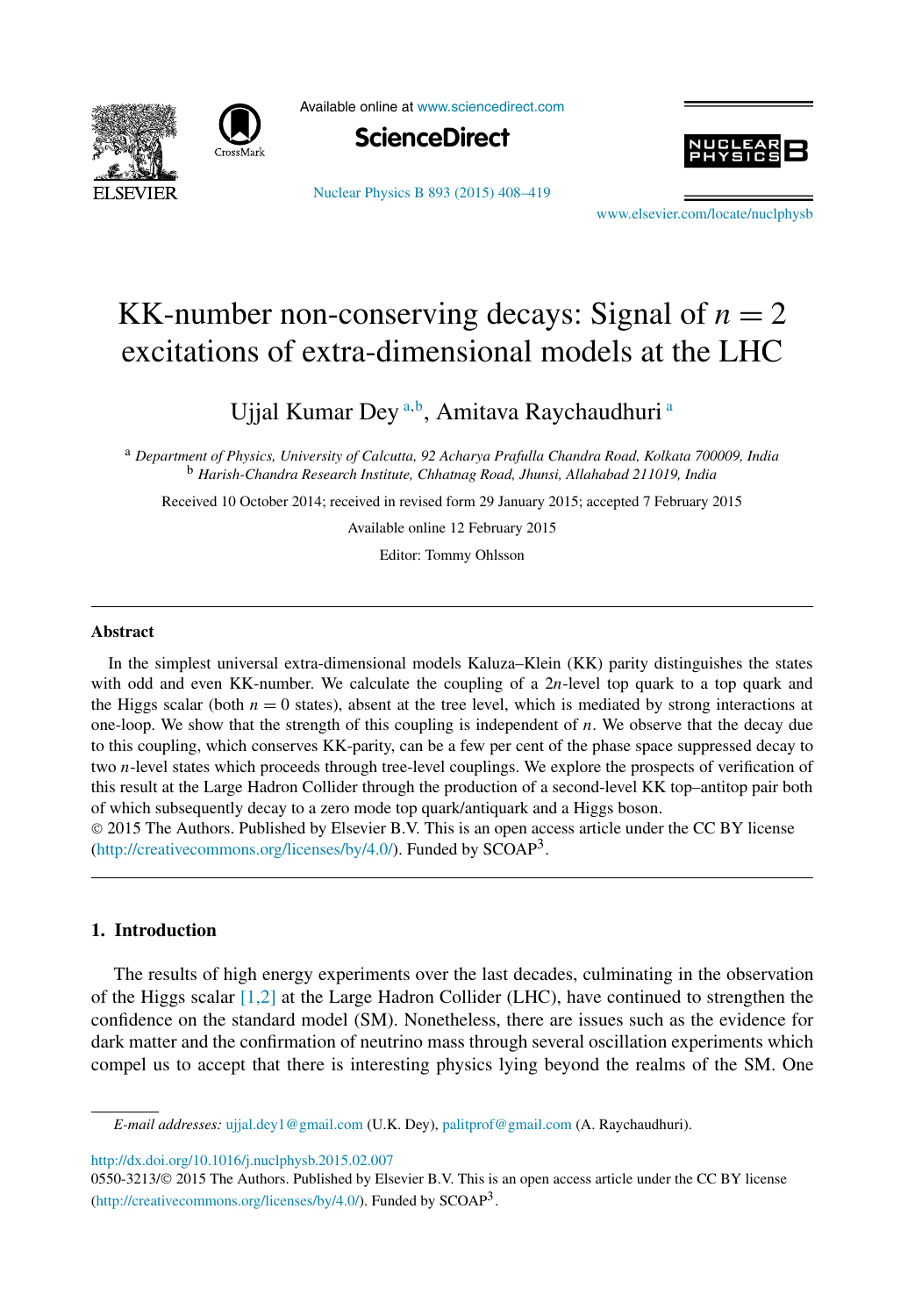direction which has received significant attention is the possibility that there are more spacelike dimensions than the usual three – the extra-dimensional models. There is a wide variety of options here: the number of extra dimensions, whether the spacetime metric is dependent on these dimensions or not, and indeed in the possible ultraviolet completions of such theories. Here we will restrict ourselves to the simplest of these models, namely, Universal Extra Dimensions (UED).

In UED [\[3\]](#page-10-0) besides the standard four-dimensional spacetime there are additional compact spacelike dimensions which are flat – constituting the 'bulk' – and all the SM particles have exposure to these. We will consider models with only one extra spacelike dimension which we denote by *y*. The radius of compactification, *R*, sets a scale for the KK masses. The coordinate *y* runs from 0 to  $2\pi R$ . Here particles are represented by five-dimensional fields. Every such field can be Fourier expanded and expressed as a tower of four-dimensional Kaluza–Klein (KK) excitations specified by an integer *n*, the zero-mode being the corresponding SM particle. To reproduce the chiral nature of the zero-mode fermions a *y* ↔ −*y* symmetry is imposed. Thus the extra dimension is compactified on the orbifold  $S^1/Z_2$ . All tree-level couplings when expressed in terms of the Kaluza–Klein excitations conserve the KK-number.

Usually  $1/R$  is significantly larger than the SM scale and the KK states at the *n*-th level have very nearly the same mass,  $n/R$ , for all particles. Thus the mass spectrum is extremely degenerate. This degeneracy is removed when the five-dimensional loop contributions [\[4\]](#page-10-0) to the masses of the KK-states are included. To evaluate these contributionsit is necessary to introduce a cut-off  $\Lambda$  beyond which some more fundamental theory is expected to be operational. A common practice is to choose the mass correction to be zero at this cutoff and to calculate the finite low energy contribution taking this as the boundary condition [\[5,6\].](#page-10-0) A symmetry  $y \rightarrow y + \pi R$  is preserved – referred to as KK-parity – and is  $= (-1)^n$  for the *n*-th KK-level. These are the ingredients of minimal UED (or mUED).

The mUED model is completely specified by the cut-off  $\Lambda$  and the compactification radius  $R$ . It is known that in mUED electroweak observables receive corrections which are finite at one-loop order [\[7\].](#page-10-0) This justifies the comparison of the predictions of this theory with experimental data and obtaining bounds on  $\Lambda$  and  $R$ . Thus, from the  $(g - 2)$  of the muon [\[8\],](#page-10-0) flavor changing neutral current processes [\[9–11\],](#page-10-0)  $Z \rightarrow b\bar{b}$  decay [\[12\],](#page-10-0) the symmetry breaking  $\rho$  parameter [\[3,](#page-10-0) [13\],](#page-10-0) and other electroweak precision tests [\[14,15\]](#page-10-0) it has been found that  $R^{-1} \ge 300-600$  GeV. A relatively modest  $R^{-1}$  encourages the continuing search for signatures of mUED at the LHC [\[16\]](#page-10-0) and also at other future facilities [\[17\].](#page-11-0) Some of the more recent comparisons of UED with the data, including Dark Matter constraints, can be found in [\[18\].](#page-11-0) In particular, the LHC results [\[19\]](#page-11-0) imply  $R^{-1}$  > 600 GeV from the multijet and missing  $E_T$  data while searches for dilepton resonances yield  $R^{-1}$  > 715 GeV. An analysis [\[19\]](#page-11-0) of the CMS and ATLAS missing  $E_T$  data in the context of a model with two extra dimensions sets a limit of  $R^{-1} > 600$  GeV at 99% C.L. With 10 fb<sup>-1</sup> data at the 14 TeV LHC the reach of  $R^{-1}$  will be extended to 1.1 TeV for  $\Lambda R = 10$ [\[18\].](#page-11-0) Further, Higgs boson mass and couplings when examined in the context of mUED suggest  $\Lambda R \sim 6$  [\[20\].](#page-11-0)

In this work we examine the loop-induced strong interaction mediated  $t^{(2n)}t^{(0)}H^{(0)}$  vertex which respects KK-parity but does not conserve  $KK$ -number.<sup>1</sup> Our notation is schematic here and will be sharpened later:  $t^{(2n)}$  stands for any of the several top quark excitations of different

<sup>&</sup>lt;sup>1</sup> KK-number non-conserving decays of the  $H^{(2)}$  have been considered earlier in the context of Kaluza–Klein dark matter models [\[21\].](#page-11-0)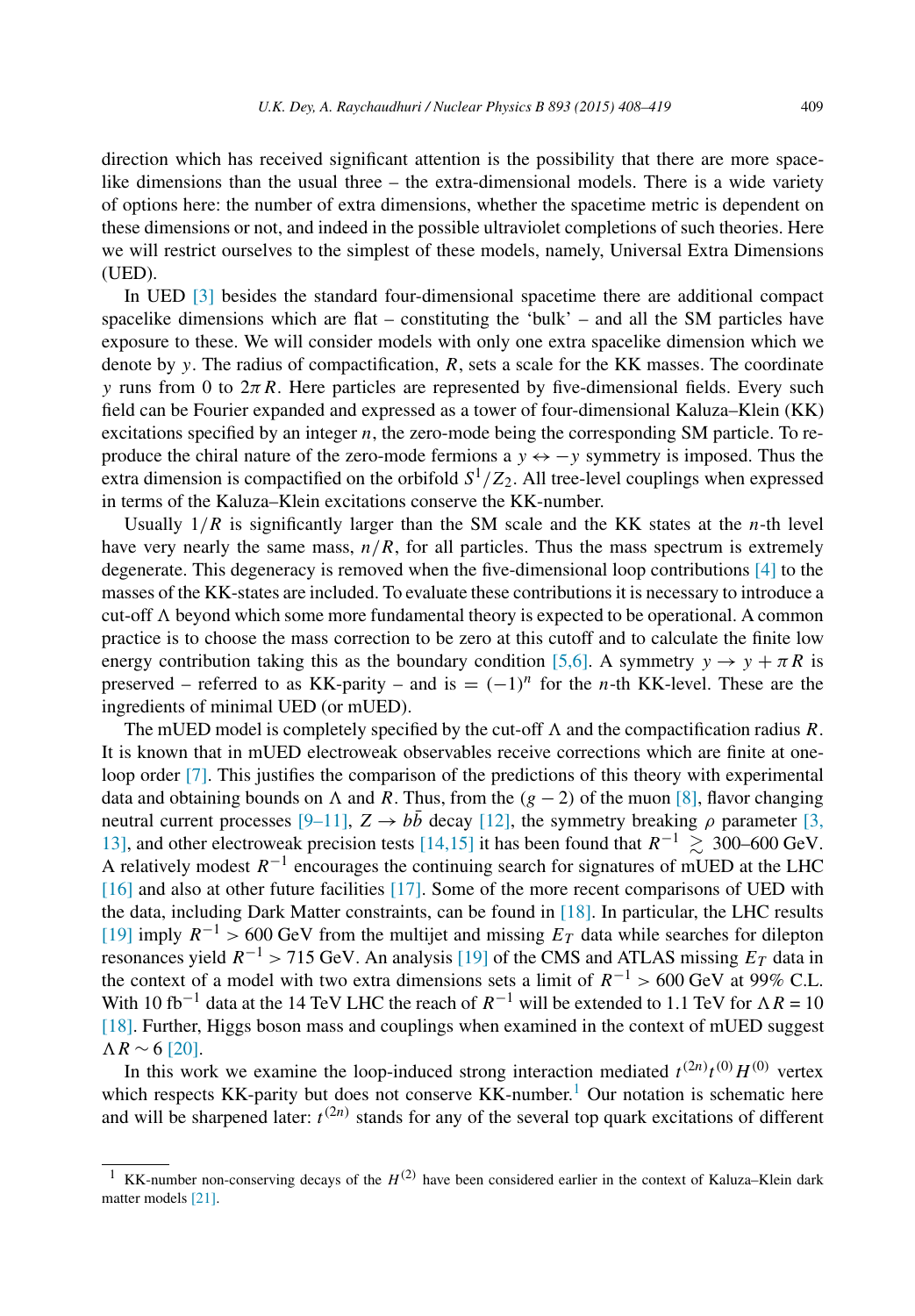<span id="page-2-0"></span>chirality at the 2*n*-th level.  $t^{(0)}$  and  $H^{(0)}$  are the SM top quark and Higgs boson respectively. We calculate the strength of this coupling and use it in mUED to compute the decay rate of a 2*n*-level top quark to a zero mode top quark and a Higgs boson. For the top quark KK excitation this Yukawa coupling-driven decay mode will dominate over decays to other zero mode states, e.g., those with weak gauge bosons in the final state. We also compare this rate with the KK-number conserving decay to a pair of *n*-level states. Finally, we explore the prospects of verifying the theory at the future runs of the LHC through the detection of a signal using the pair-production of the second-level KK top quarks and their subsequent direct decays to zero mode states.

In the following section, after introducing the notations of the mUED model the calculation of the  $t^{(2n)}t^{(0)}H^{(0)}$  coupling is given. This is followed by an estimation of the branching ratio of the *t*<sup>2</sup>  $\mu$   $\Omega$  state through this coupling. We then use these results to examine the possibility of detecting a second-level top-quark at the LHC through its production and decay to zero mode states. At the end, we provide a summary and some concluding remarks.

### **2. Coupling of the 2***n***-level top quark to zero mode states**

The 5-dimensional fields of UED are usually expressed in terms of a tower of 4-dimensional KK states. For example, the left- and right-chiral<sup>2</sup> quark fields of the *i*-th generation will be written as:

$$
Q_i(x, y) = \frac{\sqrt{2}}{\sqrt{2\pi R}} \left[ \binom{u_i}{d_i} L(x) + \sqrt{2} \sum_{n=1}^{\infty} \left[ Q_{iL}^{(n)}(x) \cos \frac{ny}{R} + Q_{iR}^{(n)}(x) \sin \frac{ny}{R} \right] \right],
$$
 (1)

$$
U_i(x, y) = \frac{\sqrt{2}}{\sqrt{2\pi R}} \left[ u_{iR}(x) + \sqrt{2} \sum_{n=1}^{\infty} \left[ U_{iR}^{(n)}(x) \cos \frac{ny}{R} + U_{iL}^{(n)}(x) \sin \frac{ny}{R} \right] \right].
$$
 (2)

The expansion for  $\mathcal{D}_i(x, y)$ , containing  $d_{iR}$ , is similar to Eq. (2). The fields satisfy  $\mathcal{Q}_i(x, y)$  =  $-\gamma_5 Q_i(x, -y)$  and  $U_i(x, y) = +\gamma_5 U_i(x, -y)$ ,  $\mathcal{D}_i(x, y) = +\gamma_5 \mathcal{D}_i(x, -y)$  which ensure that the zero-modes are the SM quarks with the correct chirality. For the third generation we use the notation

$$
Q_{3L}^{(n)} \equiv \begin{pmatrix} t^{(n)} \\ b^{(n)} \end{pmatrix}_L, U_{3R}^{(n)} \equiv t_R^{(n)}, D_{3R}^{(n)} \equiv b_R^{(n)} \ (n = 0, 1, \ldots),
$$
  
\n
$$
Q_{3R}^{(n)} \equiv \begin{pmatrix} T^{(n)} \\ B^{(n)} \end{pmatrix}_R, U_{3L}^{(n)} \equiv T_L^{(n)}, D_{3L}^{(n)} \equiv B_L^{(n)} \ (n = 1, 2, \ldots).
$$
\n(3)

Thus,  $t_L^{(0)}$ ,  $b_L^{(0)}$  are the SM third generation left-handed quarks while  $t_R^{(0)}$ ,  $b_R^{(0)}$  are similarly their right-handed counterparts.

In UED the mass of the *n*-th level KK excitation is  $M_n = n/R$  irrespective of the other properties of the field so long as  $1/R$  is much larger than the zero-mode mass,  $m_0$ , which arises through the Higgs mechanism.<sup>3</sup> In mUED higher order corrections to these masses are included. In our calculation of the  $t^{(2n)}t^{(0)}H^{(0)}$  coupling we use the lowest order (i.e., UED) masses of the KK

<sup>&</sup>lt;sup>2</sup> The left- and right-chiral projectors are  $(1 - \gamma_5)/2$  and  $(1 + \gamma_5)/2$ , respectively.

<sup>3</sup> We use this approximation for all states. For the top-quark so long as <sup>1</sup>*/R* <sup>∼</sup> 1 TeV this is not <sup>a</sup> bad approximation for our purpose.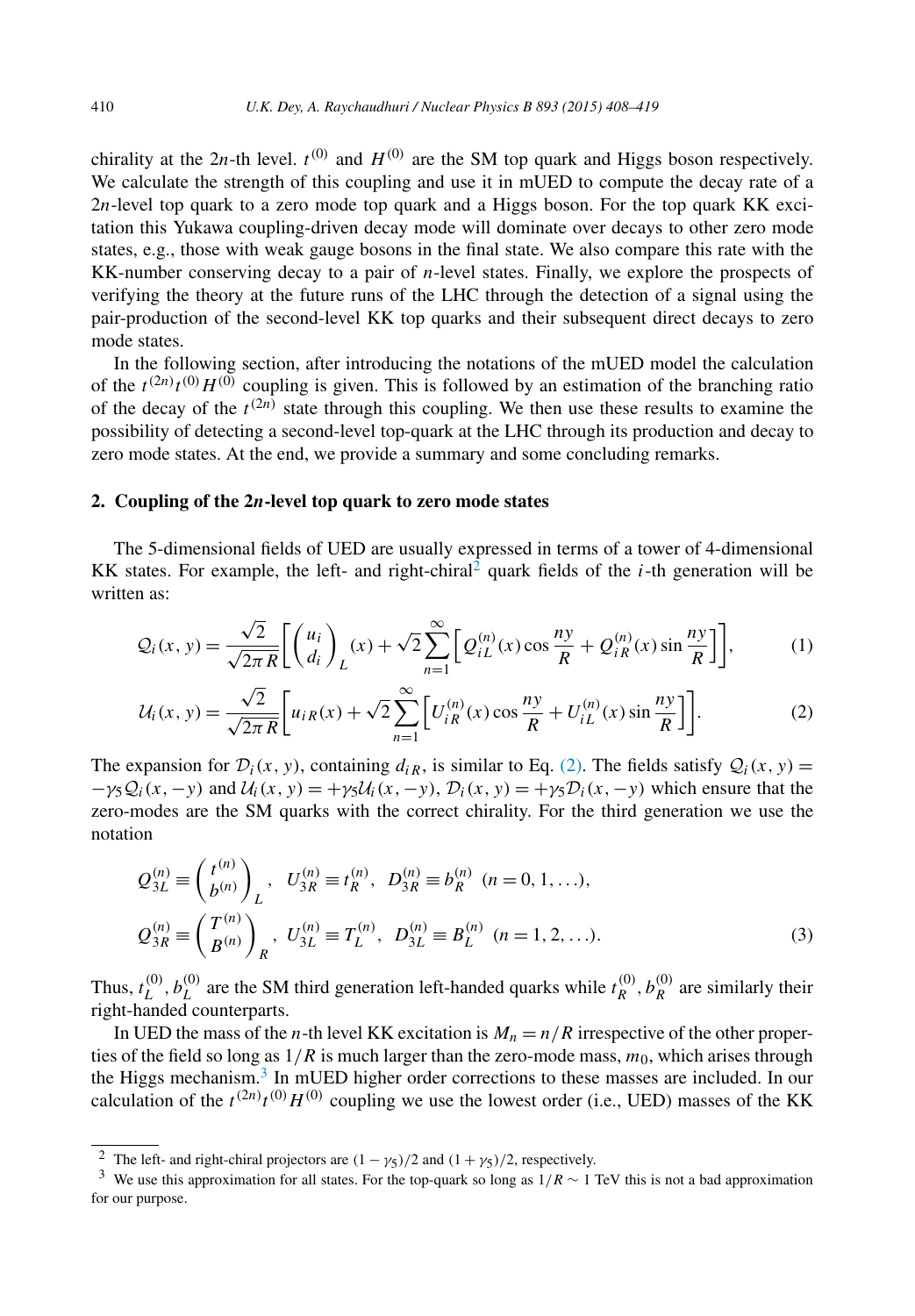<span id="page-3-0"></span>

Fig. 1. The dominant diagrams in the unitary gauge generating an effective  $t_L^{(2n)} t_R^{(0)} H^{(0)}$  coupling.

states. However, when we calculate the decay rates in the next section we do include the mUED corrected masses.

As seen from Eq. [\(3\),](#page-2-0) at any KK-level *n*, excepting  $n = 0$ , there are four top-quark excitations:  $t_L^{(n)}$ ,  $T_R^{(n)}$ ,  $T_L^{(n)}$  and  $t_R^{(n)}$ , the first two being members of electroweak *SU(2)* doublets while the last two are singlets. For the zero-modes there is no right-handed doublet member,  $T_R^{(0)}$ , nor a left-handed singlet,  $T_L^{(0)}$ .

The effective coupling which we wish to calculate involves a decay of a 2*n*-level top quark to a zero mode top quark and a zero mode Higgs scalar. The *SU(*2*)* doublet nature of the Higgs boson and the nonexistence of  $T_R^{(0)}$  and  $T_L^{(0)}$  leaves only the following possibilities  $t_R^{(2n)} t_L^{(0)} H^{(0)}$ and  $t_L^{(2n)} t_R^{(0)} H^{(0)}$ .

The four-dimensional theory with the tower of Kaluza–Klein states is valid up to the cut-off scale  $\Lambda$ . The magnitude of a coupling at  $\Lambda$  is determined by the theory which takes over beyond this energy and is to be regarded as a boundary condition for mUED. A common practice, pioneered, as noted earlier, in the context of masses of KK-states in minimal UED [\[5\],](#page-10-0) is to take this boundary value of the coupling at  $\Lambda$  to be zero and obtain its magnitude at low energy through calculable corrections. We evaluate the KK-number non-conserving couplings using the same principle.

In this section we present some details of the calculation which is performed in the unitary gauge.<sup>4</sup> The dominant contributions to the first of these couplings<sup>5</sup> will arise from the Feynman diagrams shown in Fig. 1. We ignore smaller contributions which are generated, for example, by virtual  $W^{\pm(1)}$  exchange.

Each of the diagrams  $1(a)$ ,  $1(b)$ , and  $1(c)$  are individually divergent. We use dimensional regularization to evaluate them. Using the techniques of [\[22\]](#page-11-0) the contributions can be expressed after euclideanization in terms of scalar loop integrals which include the divergent pieces:

$$
\frac{i}{\pi^2} \int d^n q \frac{1}{\left[q^2 + m^2\right]} = m^2(-\Delta - 1 + \ln m^2),\tag{4}
$$

$$
\frac{i}{\pi^2} \int d^n q \frac{1}{\left[q^2 + m^2\right] \left[(q+p)^2 + m^2\right]} = \Delta + \text{ finite terms},\tag{5}
$$

where

$$
\Delta = -\frac{2}{n-4} + \gamma - \ln \pi, \ \gamma = \text{Euler's constant.} \tag{6}
$$

We have verified that identical results are obtained in the 't Hooft–Feynman gauge.

<sup>&</sup>lt;sup>5</sup> The  $t_R^{(2n)}t_L^{(0)}$  *H*<sup>(0)</sup> coupling is obtained from similar diagrams – with  $(L \leftrightarrow R)$  exchange – which we have not shown.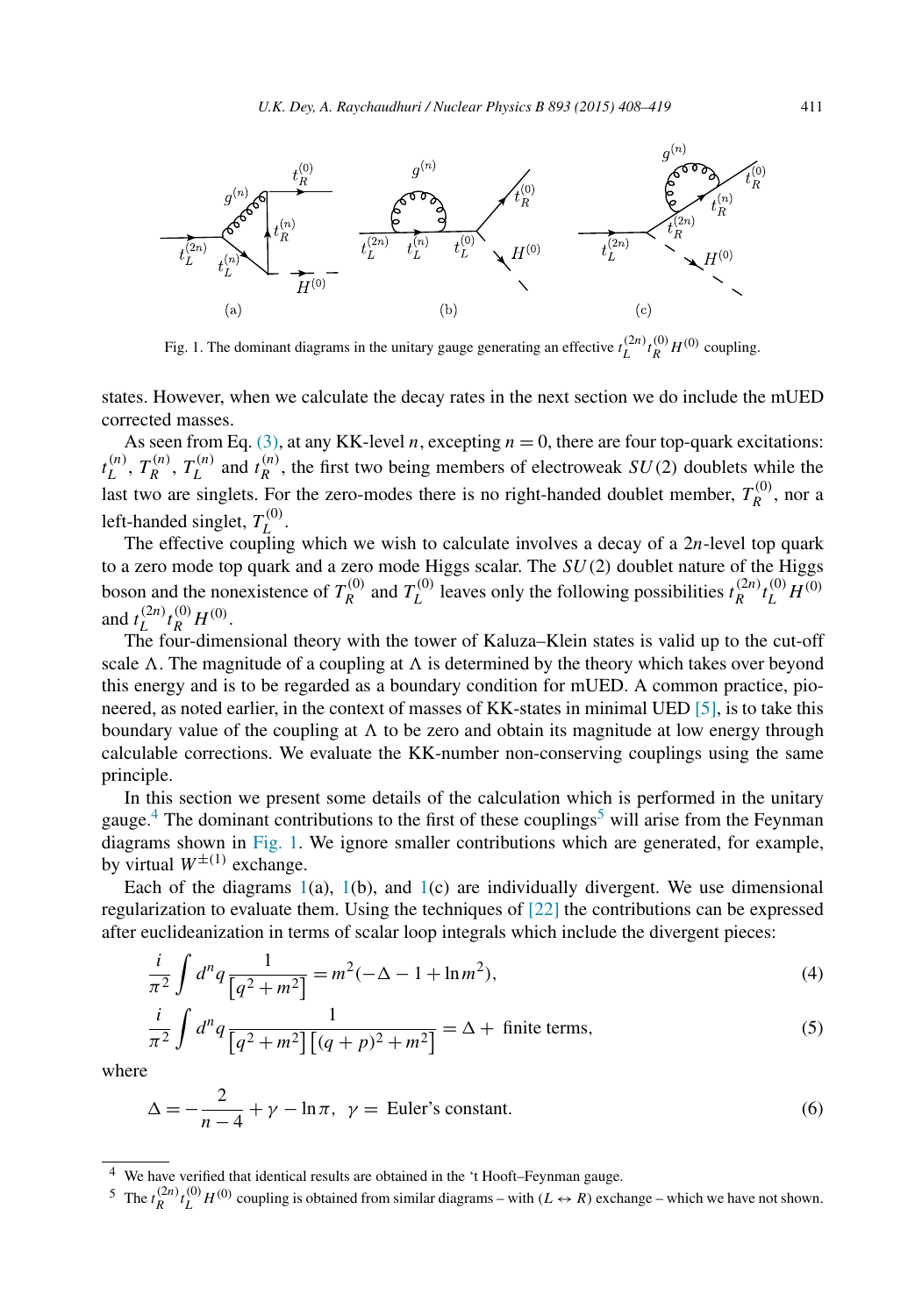<span id="page-4-0"></span>In Pauli–Villars regularization, the momentum integral in Eq. [\(4\)](#page-3-0) is quadratically divergent while the one in Eq.  $(5)$  has a logarithmic behavior.

In presenting the contributions from the diagrams in  $Fig. 1$  we encapsulate the couplings in a common factor:

$$
\xi = -\left(\frac{g_3^2}{16\pi^2}\right) \frac{m_t}{v} \left(T_{ab}^c T_{ba}^c\right). \tag{7}
$$

Using Eqs. [\(4\)](#page-3-0) and [\(5\)](#page-3-0) we find for the contribution from Fig.  $1(a)$  to be

$$
-i\mathcal{M}_1 = \xi \bar{u}_0(k) \left\{ -\frac{1}{M_n^2} \left[ M_n^2(-\Delta - 1 + \ln M_n^2) \right] + \Delta \left( 4 - \frac{1}{M_n^2} \left[ 2M_n^2 - \frac{3}{2}M_{2n}^2 \right] \right) + \text{finite } \right\} \frac{1 - \gamma_5}{2} u_2(p).
$$
 (8)

Above, *p* and *k* are the four momenta of the  $t_L^{(2n)}$  and  $t_R^{(0)}$ . Similarly from [Figs. 1\(b\)](#page-3-0) and 1(c) we respectively get

$$
-i\mathcal{M}_2 = \xi \bar{u}_0(k) \left\{ \frac{M_{2n}^2}{M_{2n}^2 - M_0^2} \frac{1}{M_n^2} \left[ M_n^2(-\Delta - 1 + \ln M_n^2) \right] + \Delta \frac{1}{M_{2n}^2 - M_0^2} \left( -3M_{2n}^2 + \frac{1}{M_n^2} \left[ \frac{1}{2} M_n^2 M_{2n}^2 - \frac{3}{2} M_{2n}^4 \right] + \text{finite} \right) \right\} \frac{1 - \gamma_5}{2} u_2(p),
$$
\n(9)

and

$$
-i\mathcal{M}_3 = \xi \bar{u}_0(k) \left\{ \frac{M_0^2}{M_0^2 - M_{2n}^2} \frac{1}{M_n^2} \left[ M_n^2(-\Delta - 1 + \ln M_n^2) \right] + \Delta \frac{1}{M_0^2 - M_{2n}^2} \left( -3M_0^2 + \frac{1}{M_n^2} \left[ -\frac{1}{2} M_n^2 M_0^2 - \frac{3}{2} M_0^4 \right] + \text{finite} \right) \right\} \frac{1 - \gamma_5}{2} u_2(p). \tag{10}
$$

The leading (quadratic) divergences cancel out when Eqs.  $(8)$ – $(10)$  are taken together. As remarked earlier, in the spirit of mUED calculations the boundary value of the effective  $t_L^{(2n)} t_R^{(0)} H^{(0)}$  coupling is taken as zero at the scale  $\Lambda$ . At lower energies,  $\mu$ , the net contribution is logarithmically dependent on the energy scale – i.e., proportional to  $\ln(\Lambda/\mu)$  and one gets from Eqs.  $(8)–(10)$ :

$$
g_{t_L^{(2n)}t_R^{(0)}H^{(0)}}^{eff} = \xi \ln\left(\frac{\Lambda}{\mu}\right)
$$
  
\n
$$
\times \left\{1 + \frac{1}{M_n^2} \left[M_n^2 \left(-2 + \frac{1}{2}\frac{M_{2n}^2 + M_0^2}{M_{2n}^2 - M_0^2}\right) + \frac{3}{2}\left(M_{2n}^2 - (M_{2n}^2 + M_0^2)\right)\right]\right\}
$$
  
\n
$$
\times \frac{1 - \gamma_5}{2}
$$
  
\n
$$
= -\frac{1}{2} \xi \ln\left(\frac{\Lambda}{\mu}\right) \frac{1 - \gamma_5}{2},
$$
\n(11)

where in the last step we have substituted  $M_n = n/R$  for all *n*. Notice that the resultant coupling is independent of *n*.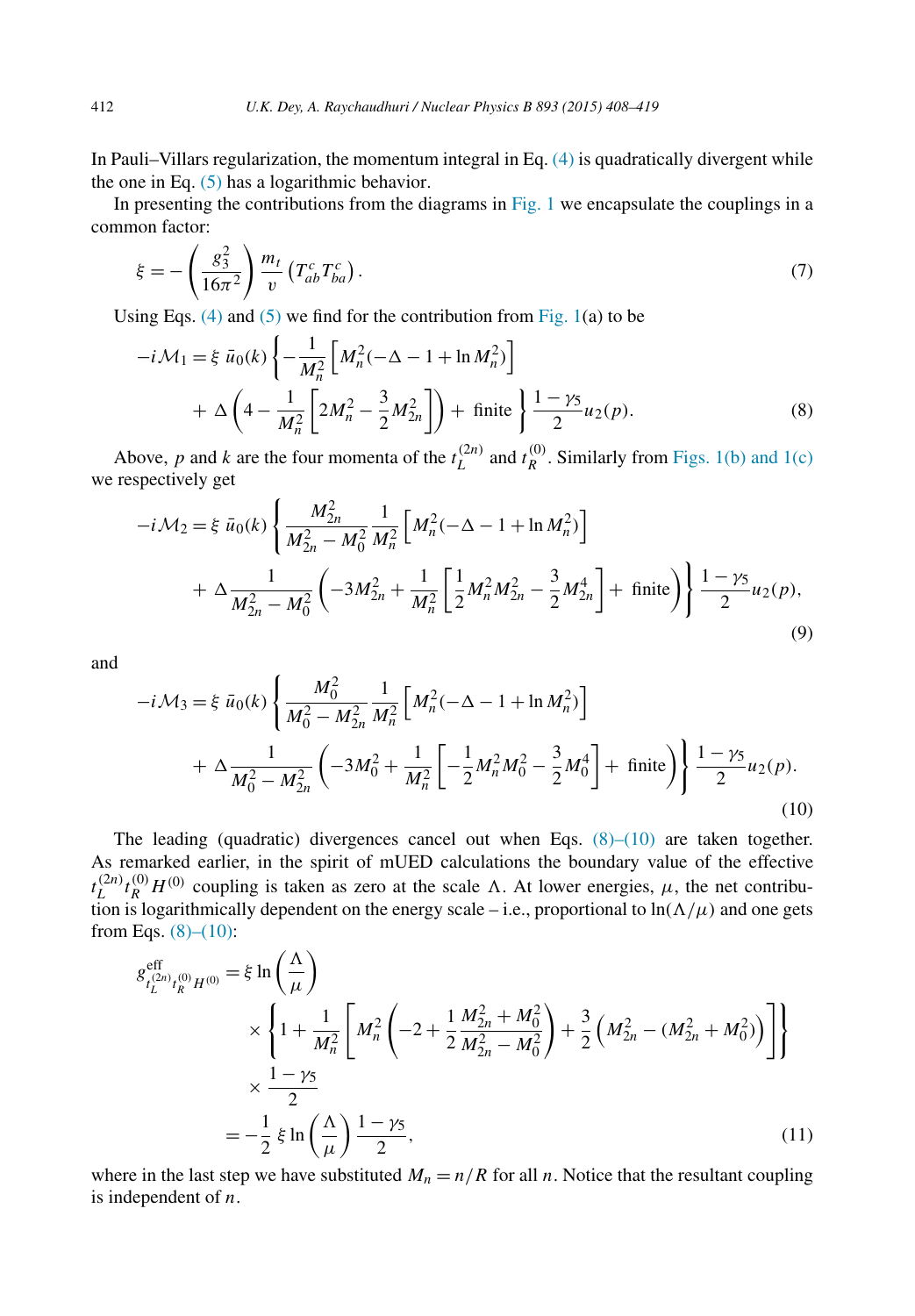#### **3. Decays of a 2***n***-level top quark**

We now turn to an examination of the decay rate of a 2*n*-level KK top quark state induced through the coupling calculated in the previous section. We also compare it with other KKnumber conserving decays that are allowed but are phase space suppressed.

In general for a heavy fermion *F* of mass  $m_F$  decaying to a different fermion *f* and a scalar *h* with masses  $m_f$  and  $m_h$  respectively the decay width is

$$
\Gamma(F \to fh) = \frac{\tilde{g}^2}{8\pi m_F^3} \left[ (m_F - m_f)^2 - m_h^2 \right] \left\{ \left( m_F^2 - m_f^2 - m_h^2 \right)^2 - 4m_h^2 m_f^2 \right\}^{1/2}.
$$
 (12)

Above,  $\tilde{g}$  is the strength of the effective Yukawa coupling between  $F$ ,  $f$ , and  $h$ .

For the case at hand using Eq.  $(11)$  we then have

$$
\Gamma\left(t_L^{(2n)} \to t_R^{(0)} H^{(0)}\right) = \left[\frac{1}{2}\xi \ln\left(\frac{\Lambda}{\mu}\right)\right]^2 \left(\frac{2n/R}{8\pi}\right),\tag{13}
$$

where we have ignored the zero-mode masses compared to  $2n/R$ . The mass scale  $\mu$  has to be identified here with  $m_F = 2n/R$ .

This decay rate is to be compared with the KK-number conserving decays which proceed via tree-level couplings. As a typical example we can consider the decay  $t_L^{(2n)} \to t_R^{(n)} H^{(n)}$ . Here the coupling strength is simply  $m_t/v$ . This decay would have been forbidden by phase space considerations but for the mUED corrections to the KK-state masses. Keeping only the strong interaction effects for illustration<sup>6</sup> the corrected mass  $\bar{m}_n$  of the *n*-th KK quark state is given by  $[5]$ 

$$
\bar{m}_n = m_n \left[ 1 + 3 \frac{g_3^2}{8\pi^2} \ln\left(\frac{\Lambda}{\mu}\right) \right].
$$
\n(14)

This correction has the same form for quarks of both chirality. Obviously, the Higgs scalar and its excitations receive no corrections from the strong interactions. Substituting the above in Eq. (12) one has

$$
\Gamma\left(t_L^{(2n)} \to t_R^{(n)} H^{(n)}\right) = \left[\frac{m_t}{v}\right]^2 \ln\left(\frac{\Lambda}{\mu}\right) \left(\frac{n/R}{16\pi}\right). \tag{15}
$$

The decay width for more general possibilities such as  $t_L^{(2n)} \to t_R^{(m)} H^{(2n-m)}$  can be readily obtained using the appropriate product particle masses in Eq. (12).

From Eqs.  $(7)$ ,  $(13)$ , and  $(15)$  we obtain

$$
\frac{\Gamma\left(t_L^{(2n)} \to t_R^{(0)} H^{(0)}\right)}{\Gamma\left(t_L^{(2n)} \to t_R^{(n)} H^{(n)}\right)} = \left[ \left(\frac{g_3^2}{16\pi^2}\right) \left(T_{ab}^c T_{ba}^c\right) \right]^2 \ln\left(\frac{\Lambda}{\mu}\right) = \left[3 \left(\frac{\alpha_s}{4\pi}\right)\right]^2 \ln\left(\frac{\Lambda R}{2n}\right). \tag{16}
$$

The current practice is to choose  $\Lambda$  such that  $\Lambda R \sim 10$ . Masses of KK-states must not exceed  $\Lambda$  which implies that the above formulation is meaningful for  $n \leq 5$ . It bears mention that the branching ratio in Eq. (16) tends to zero as  $2n \rightarrow \Lambda R$ .

Our interest in the next section will be to examine the possibility of detection of the KKnumber non-conserving decay of second level KK top quarks after their pair production at the

 $6$  For the numerical results in the following section we keep full mUED corrections [\[5\].](#page-10-0)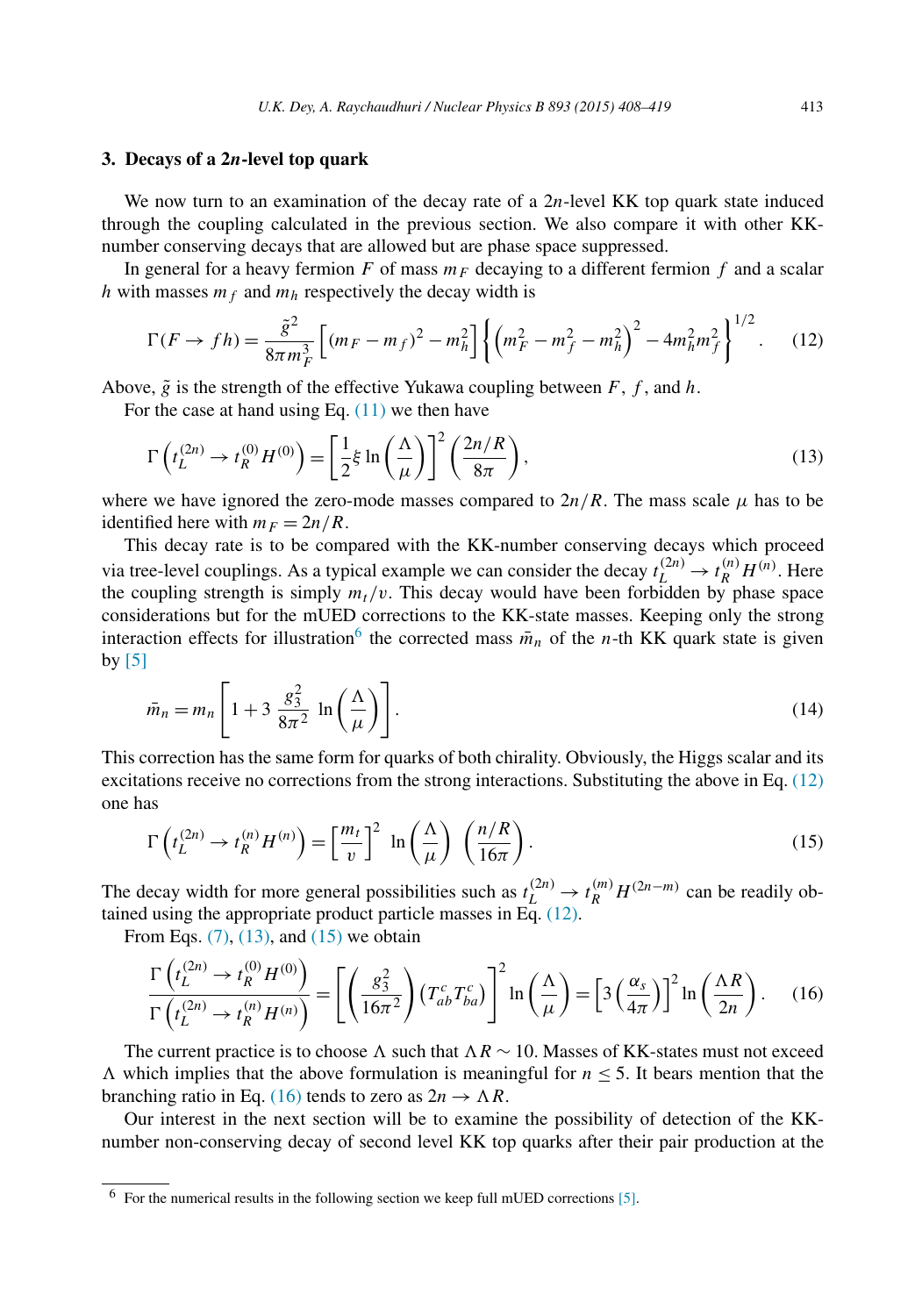

Fig. 2. The branching ratio for the  $t^{(2)} \rightarrow t^{(0)} H^{(0)}$  mode as a function of  $\Lambda R$  using the full calculation of  $t^{(2)}$  decay. The red solid (blue dot-dashed) curve is for  $t_L^{(2)}$  ( $t_R^{(2)}$ ) decay. (For interpretation of the references to color in this figure, the reader is referred to the web version of this article.)

LHC. This decay has to compete with the KK-number conserving decays. We find that the dominant decay modes of the latter type are  $t_L^{(2)} \to W^{+(1)} b_L^{(1)}$ ,  $W^{+(2)} b_L^{(0)}$ ,  $W^{3(1)} t_L^{(1)}$ ,  $h^{0(1)} t_R^{(1)}$ ,  $B^{(1)} t_L^{(1)}$ *L* and  $t_R^{(2)} \to h^{+(2)} b_R^{(0)}$ ,  $h^{0(1)} t_L^{(1)}$ ,  $B^{(1)} t_R^{(1)}$ ,  $h^{+(1)} b_L^{(1)}$ . The branching ratio for the decay  $t^{(2)} \to$  $t^{(0)}H^{(0)}$  taking into account all the KK-number conserving decay modes is shown in Fig. 2 as a function of the parameter  $\Lambda R$ . The red solid curve corresponds to the decay of a  $t_L^{(2)}$  quark while the blue dot-dashed curve is for  $t_R^{(2)}$  decay.

## **4. Detection prospect of the second-level KK top-quark**

In this section we discuss how the  $t_L^{(2)} t_R^{(0)} H^{(0)}$  coupling can be experimentally probed with particular reference to the LHC. We consider the pair production of  $t_{L,R}^{(2)} \bar{t}_{R,L}^{(2)}$  at the LHC and the subsequent decay of both of them through the  $t_{L,R}^{(2)} t_{R,L}^{(0)} H^{(0)}$  coupling and compare this signal with the SM background.<sup>7</sup> Assuming that both second-level top-quarks decay in the  $t^{(0)}H^{(0)}$ mode the signal consists of two top quarks<sup>8</sup> and two Higgs bosons such that the correct pairing leads to identical invariant masses for the two  $t^{(0)}H^{(0)}$  pairs. We estimate the Standard Model background for this channel and find it to be insignificant. However, with  $\sqrt{s} = 13$  TeV and an integrated luminosity of 300 fb<sup>-1</sup> the signal is small in number and inadequate for vindicating the strength of the coupling. On the other hand, with the HL-LHC option at the same  $\sqrt{s}$  with Let  $L$  and  $L$  the signal could be viable. For the HE-LHC with  $\sqrt{s} = 33$  TeV and  $\int \mathcal{L} dt =$ 300 fb<sup>-1</sup> the reach would be more. The 100 TeV hadron FCC would obviously do the best.

<sup>&</sup>lt;sup>7</sup> Below we consider the signal due to the production of a  $t_L^{(2)}$  along with a  $\bar{t}_R^{(2)}$ . Inclusion of  $t_R^{(2)}\bar{t}_L^{(2)}$  production will enhance the signal by a factor of 2.

<sup>8</sup> Obviously, one would be a top anti-quark but we forego this distinction for ease of presentation.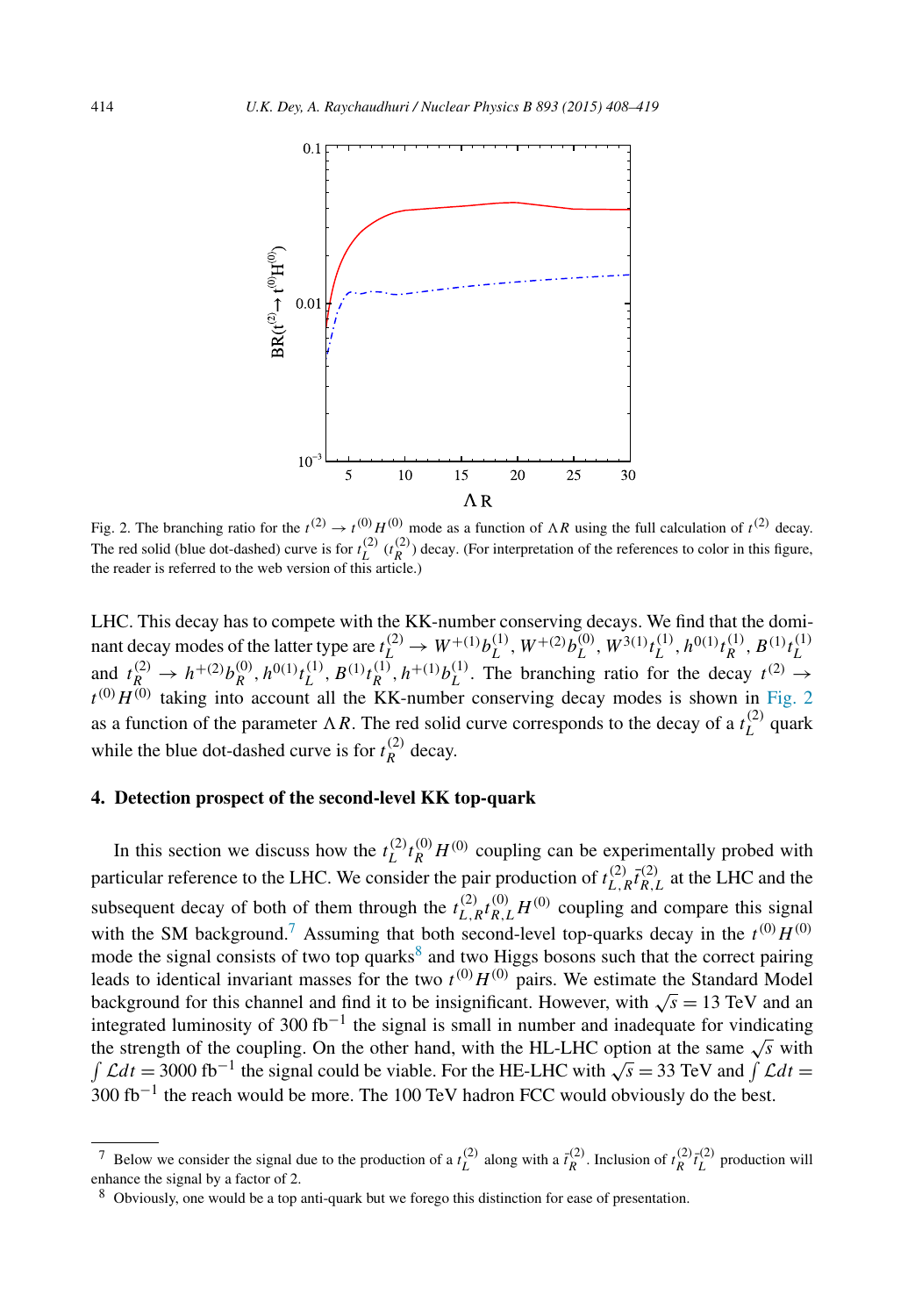

Fig. 3. The production cross section for a  $t^{(2)}t^{(2)}$  pair at the LHC. The blue solid (red dashed) curve corresponds to  $\sqrt{s}$  = 13 TeV (33 TeV). (For interpretation of the references to color in this figure, the reader is referred to the web version of this article.)

We use the CalcHEP implementation of mUED [\[23,24\]](#page-11-0) to generate the events. A parton-level Monte Carlo has been utilized with the CTEQ61 [\[25\]](#page-11-0) distribution functions. The renormalization scale (for  $\alpha_s$ ) and the factorization scale (for the parton distributions) are both taken<sup>9</sup> as  $2/R$ .

The production of the  $t^{(2)}\bar{t}^{(2)}$  pair proceeds through gluon–gluon fusion – both *s*-channel and *t*-channel processes – as well as  $q\bar{q}$  annihilation. We find that at the √*s* that we study the former dominate. The production cross sections for LHC running at  $\sqrt{s} = 13$  TeV and in the future at a 33 TeV HE-LHC are shown in Fig. 3.

The goal of this section is only to make a preliminary examination of this channel. So, we have refrained from including detailed detector simulation or indeed the subsequent decays of the top-quark or the Higgs bosons. We incorporate these effects by appropriate detection efficiency factors for these particles after applying kinematic cuts discussed later.

Since the  $t^{(2)}$  states have a mass more than at least 1 TeV, the top quark and Higgs boson produced in their decays are highly boosted. Their further decay products are boosted in the direction of motion of the parent particle which results in 'fat' jets for the top quark and the Higgs boson which have a substructure consisting of subjets of *b*-quarks and light quarks and/or leptons. Since in this work we are not delving into this detailed substructure we regard the signal event as consisting of two  $t^{(0)}$  and two  $H^{(0)}$  fat jets. A characteristic measure of the 'fatness' is the opening angle parameter

$$
\Delta R = \sqrt{(\Delta \eta)^2 + (\Delta \phi)^2},\tag{17}
$$

where *η* is the pseudorapidity and  $\phi$  the azimuthal angle. A common practice is to take  $\Delta R \sim$  $2m/p<sub>T</sub>$  where *m* is the mass of the particle [\[26\].](#page-11-0) As a typical example, we show in [Fig. 4](#page-8-0) the  $p<sub>T</sub>$ distributions for the top quark and one of the Higgs bosons in the signal for  $1/R = 1000$  GeV and  $\sqrt{s}$  = 13 TeV. It is seen that both distributions peak near 1 TeV and are small for  $p_T < 500$  GeV.

<sup>&</sup>lt;sup>9</sup> We have checked that if this scale is chosen as  $4/R$  – to account for the production of two  $t^{(2)}$  states, each of mass  $2/R$  – the production cross section is enhanced by about 20%.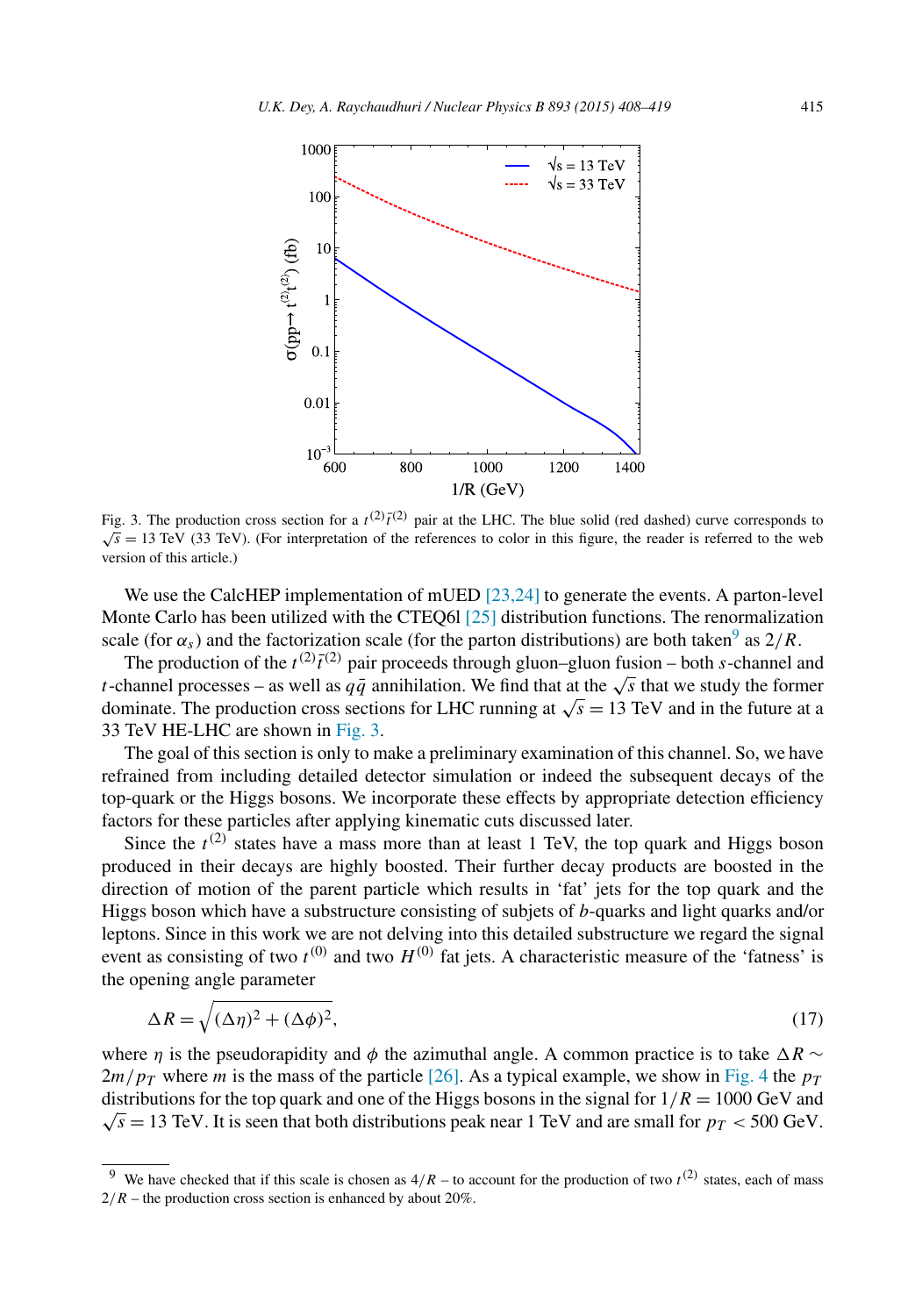<span id="page-8-0"></span>

Fig. 4. The  $p_T$  distributions of the top quark (left) and the Higgs boson (right) for the signal at the LHC running at  $\sqrt{s} = 13$  TeV.

Therefore the four fat jets from the signal events can be expected to have  $\Delta R$  around 0.35 for the top jets and 0.25 for the Higgs jets. For  $1/R = 800$  GeV the  $p<sub>T</sub>$  distribution of the fat jets is peaked at a slightly lower value ( $\sim 800 \text{ GeV}$ ). We have verified that at  $\sqrt{s} = 33 \text{ TeV}$  these results are hardly affected. So in all cases of interest the 'fat' jets have  $\Delta R \sim 0.30$ .

For the signal as well as the background for the four jets we impose the following  $p_T$  and pseudorapidity cuts:

$$
p_T > 25 \text{ GeV}, \ |\eta| < 2.5. \tag{18}
$$

In addition, all four fat jets are required to be isolated. In view of our previous discussion, for any two of them *i, j* we require:

$$
\Delta R_{ij} = \sqrt{\left(\Delta \eta\right)^2_{ij} + \left(\Delta \phi\right)^2_{ij}} > 0.5. \tag{19}
$$

From the surviving events we pick those for which there are two distinct  $t^{(0)}H^{(0)}$  pairs of the same invariant mass. We ensure that the  $p_T$  of the two reconstructed  $t^{(2)}$  are balanced to within 10%.

In [Fig. 5](#page-9-0) is shown the cross section for the above process as a function of the  $t^{(0)}H^{(0)}$  invariant mass. In the left (right) panel are the results for  $\sqrt{s}$  = 13 (33) TeV. The histograms correspond to the signal for  $1/R = 600 \text{ GeV}$  (red dotted), 800 GeV (green dashed), 1000 GeV (blue solid), and 1200 GeV (pink dot-dashed). For both panels the SM background, shown shaded gray, is insignificant in the region of the signal. So, a signal of 10 events would be strong evidence for this model.

The detection efficiency of boosted top quarks and Higgs bosons have been under much investigation in the literature. Using jet substructure features the tagging efficiency of boosted top quarks with  $p_T$  in the 800–1000 GeV range decaying hadronically, i.e., with a branching ratio 2/3, is estimated around  $\epsilon_{top}$  = 0.40–0.45 [\[27\].](#page-11-0) For a boosted Higgs boson similar analyses yield an efficiency of  $\epsilon_{h\rightarrow b\bar{b}} = 0.94$  for the  $b\bar{b}$  decay mode [\[28\]](#page-11-0) which has a branching ratio of about 60%.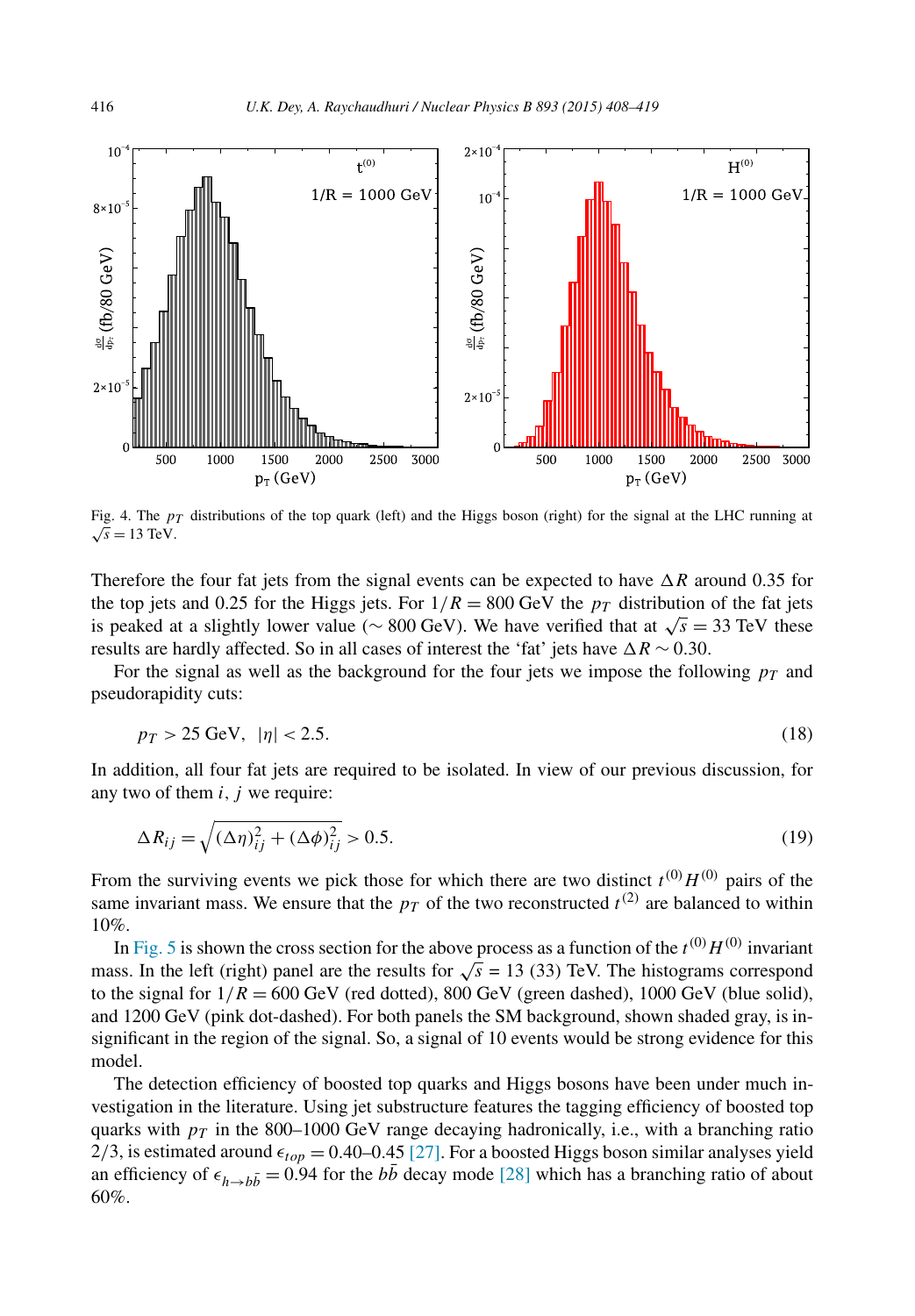<span id="page-9-0"></span>

Fig. 5. The cross section for the  $(tH)(tH)$  signal at the LHC as a function of the  $t^{(0)}H^{(0)}$  invariant mass. The histograms are for the signal at the LHC running at  $\sqrt{s} = 13$  TeV (left) and 33 TeV (right) for different choices of  $1/R$  (explained in the legend). The SM background is shown shaded gray in both panels. (For interpretation of the references to color in this figure, the reader is referred to the web version of this article.)

As seen from the left panel of Fig. 5, for  $\sqrt{s}$  = 13 TeV with 300 fb<sup>-1</sup> integrated luminosity<sup>10</sup> the detection is unlikely. For the lowest  $1/R$  that we consider, namely 600 GeV, one has around 30 events. Using the above-mentioned top quark and Higgs boson tagging efficiencies<sup>11</sup> one is left with the signal of  $((2/3)\epsilon_{top})^2 (0.6\epsilon_{h\to b\bar{b}})^2 \times 30 \sim 1$  event only. For the high luminosity HL-LHC option ( $\int \mathcal{L} dt = 3000 \text{ fb}^{-1}$ ) this will become a healthy 10-event signal. However, with  $1/R = 800$  GeV the signal will fall to around 1 event. On the other hand, at a HE-LHC with  $\sqrt{s}$  = 33 TeV (right panel of Fig. 5) the signal is enhanced roughly by two orders of magnitude and could remain viable till  $1/R = 1$  TeV with  $\int \mathcal{L}dt = 3000$  fb<sup>-1</sup>. We have checked that with a 100 TeV hadron FCC even for 100 fb<sup>-1</sup> integrated luminosity this reach would go up to  $1/R =$ 2*.*5 TeV for which we find 10 events.

### **5. Summary and conclusions**

In this work we have calculated the coupling of a 2*n*-level KK top-quark to a zero-mode top and a zero-mode Higgs boson in the universal extra-dimensional model. Such a coupling violates KK-number but respects KK-parity and is induced by loop diagrams. The dominant contribution comes from *n*-level quark and gluon mediation. We evaluate this coupling and show that it is independent of *n*.

We use this coupling to estimate the branching ratio of a second level KK-top quark for this KK-number non-conserving mode, which has the advantage of a large phase space. Considering the pair production of such second level top quarks at the LHC with  $\sqrt{s} = 13$  TeV and 33 TeV (HE-LHC) we examine the prospects of the detection of both of them in this decay mode. Our results are encouraging for the High Luminosity or High Energy runs of the LHC. A hadron FCC with  $\sqrt{s} = 100$  TeV would considerably expand the reach of this program.

<sup>10</sup> The expected energies and luminosities of future *pp*-colliders used here are from [\[29\].](#page-11-0)

<sup>&</sup>lt;sup>11</sup> We conservatively include only the  $b\bar{b}$  decay mode of the Higgs.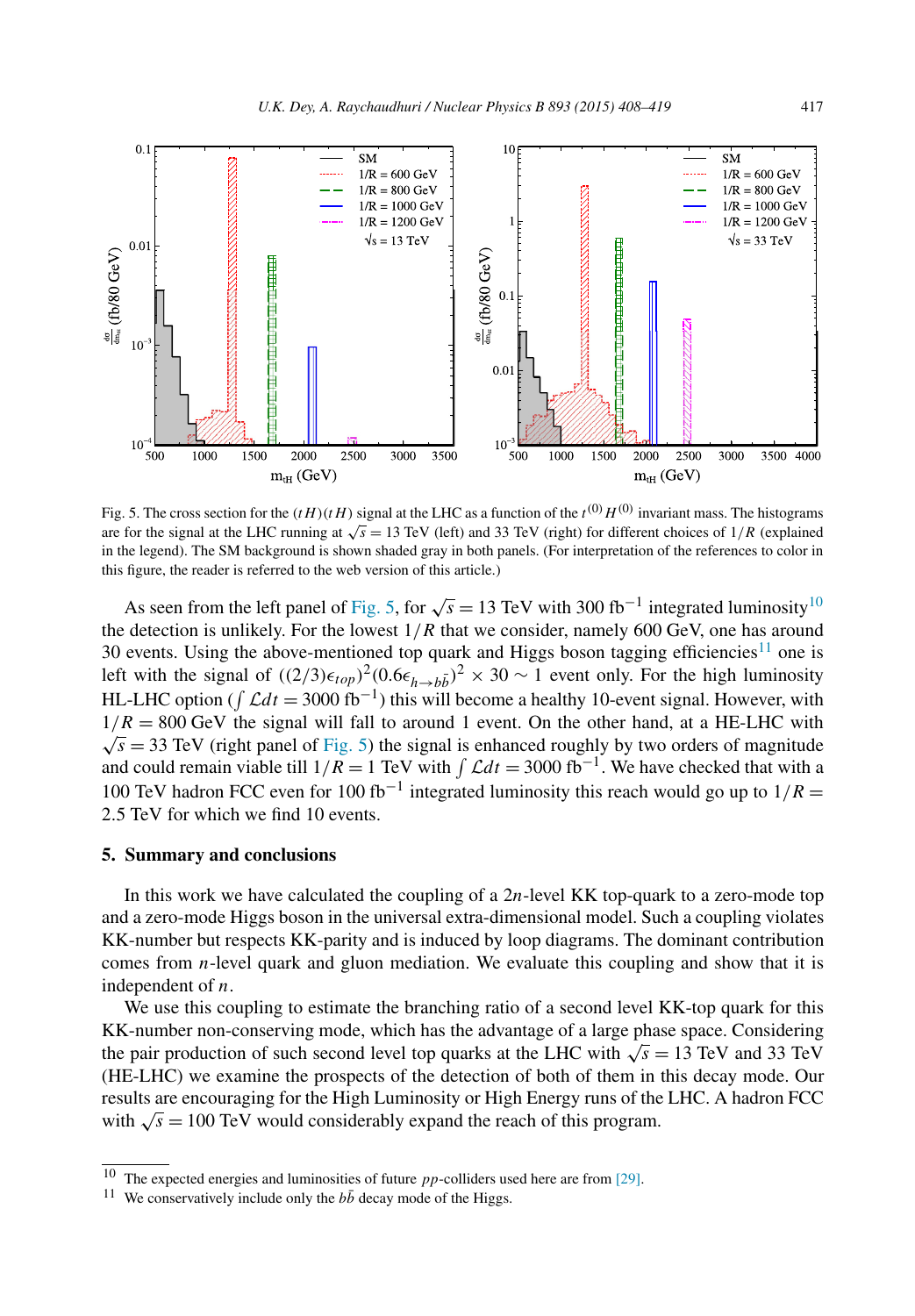# <span id="page-10-0"></span>**Acknowledgements**

U.K.D. is grateful to Shankha Banerjee and Tanumoy Mandal for many helpful discussions. U.K.D. is supported by funding from the Department of Atomic Energy, Government of India, for the Regional Centre for Accelerator-based Particle Physics, Harish-Chandra Research Institute (HRI). A.R. is partially funded by the Department of Science and Technology, Ministry of Science and Technology, Grant No. SR/S2/JCB-14/2009.

## **Appendix A. Feynman rules**

Here we list the Feynman rules relevant for our calculation. *i, j* are color indices. In the first two vertices the chirality index is suppressed while in the third the color index is not shown.



#### **References**

- [1] G. Aad, et al., ATLAS [Collaboration,](http://refhub.elsevier.com/S0550-3213(15)00053-X/bib41544C4153s1) Phys. Lett. B 718 (2012) 1–29.
- [2] S. Chatrchyan, et al., CMS [Collaboration,](http://refhub.elsevier.com/S0550-3213(15)00053-X/bib434D53s1) Phys. Lett. B 718 (2012) 30–61.
- [3] T. Appelquist, H.C. Cheng, B.A. Dobrescu, Phys. Rev. D 64 (2001) 035002, [arXiv:hep-ph/0012100;](http://refhub.elsevier.com/S0550-3213(15)00053-X/bib616364s1) For an alternate proposal for extra dimensions near the TeV scale, see I. [Antoniadis,](http://refhub.elsevier.com/S0550-3213(15)00053-X/bib616364s2) Phys. Lett. B 246 (1990) [377–384.](http://refhub.elsevier.com/S0550-3213(15)00053-X/bib616364s2)
- [4] H. Georgi, A.K. Grant, G. Hailu, Phys. Lett. B 506 (2001) 207, [arXiv:hep-ph/0012379.](http://refhub.elsevier.com/S0550-3213(15)00053-X/bib67656F726769s1)
- [5] H.C. Cheng, K.T. Matchev, M. Schmaltz, Phys. Rev. D 66 (2002) 036005, [arXiv:hep-ph/0204342.](http://refhub.elsevier.com/S0550-3213(15)00053-X/bib6D554544s1)
- [6] H.C. Cheng, K.T. Matchev, M. Schmaltz, Phys. Rev. D 66 (2002) 056006, [arXiv:hep-ph/0205314.](http://refhub.elsevier.com/S0550-3213(15)00053-X/bib6D55454432s1)
- [7] P. Dey, G. Bhattacharyya, Phys. Rev. D 70 (2004) 116012, [arXiv:hep-ph/0407314;](http://refhub.elsevier.com/S0550-3213(15)00053-X/bib6462s1) P. Dey, G. Bhattacharyya, Phys. Rev. D 69 (2004) 076009, [arXiv:hep-ph/0309110.](http://refhub.elsevier.com/S0550-3213(15)00053-X/bib6462s2)
- [8] P. Nath, M. Yamaguchi, Phys. Rev. D 60 (1999) 116006, [arXiv:hep-ph/9903298.](http://refhub.elsevier.com/S0550-3213(15)00053-X/bib6E617468s1)
- [9] D. Chakraverty, K. Huitu, A. Kundu, Phys. Lett. B 558 (2003) 173, [arXiv:hep-ph/0212047.](http://refhub.elsevier.com/S0550-3213(15)00053-X/bib63686Bs1)
- [10] A.J. Buras, M. Spranger, A. Weiler, Nucl. Phys. B 660 (2003) 225, [arXiv:hep-ph/0212143;](http://refhub.elsevier.com/S0550-3213(15)00053-X/bib6275726173s1)
- A.J. Buras, A. Poschenrieder, M. Spranger, A. Weiler, Nucl. Phys. B 678 (2004) 455, [arXiv:hep-ph/0306158.](http://refhub.elsevier.com/S0550-3213(15)00053-X/bib6275726173s2)
- [11] K. Agashe, N.G. Deshpande, G.H. Wu, Phys. Lett. B 514 (2001) 309, [arXiv:hep-ph/0105084.](http://refhub.elsevier.com/S0550-3213(15)00053-X/bib64657368s1)
- [12] J.F. Oliver, J. Papavassiliou, A. Santamaria, Phys. Rev. D 67 (2003) 056002, [arXiv:hep-ph/0212391.](http://refhub.elsevier.com/S0550-3213(15)00053-X/bib73616E7461s1)
- [13] T. Appelquist, H.U. Yee, Phys. Rev. D 67 (2003) 055002, [arXiv:hep-ph/0211023.](http://refhub.elsevier.com/S0550-3213(15)00053-X/bib617070656C2D796565s1)
- [14] T.G. Rizzo, J.D. Wells, Phys. Rev. D 61 (2000) 016007, [arXiv:hep-ph/9906234;](http://refhub.elsevier.com/S0550-3213(15)00053-X/bib6577756564s1) A. Strumia, Phys. Lett. B 466 (1999) 107, [arXiv:hep-ph/9906266;](http://refhub.elsevier.com/S0550-3213(15)00053-X/bib6577756564s2) C.D. Carone, Phys. Rev. D 61 (2000) 015008, [arXiv:hep-ph/9907362.](http://refhub.elsevier.com/S0550-3213(15)00053-X/bib6577756564s3)
- [15] I. Gogoladze, C. Macesanu, Phys. Rev. D 74 (2006) 093012, [arXiv:hep-ph/0605207.](http://refhub.elsevier.com/S0550-3213(15)00053-X/bib707265636973696F6Es1)
- [16] T. Rizzo, Phys. Rev. D 64 (2001) 095010, [arXiv:hep-ph/0106336;](http://refhub.elsevier.com/S0550-3213(15)00053-X/bib636F6C6C756564s1)
	- C. Macesanu, C.D. McMullen, S. Nandi, Phys. Rev. D 66 (2002) 015009, [arXiv:hep-ph/0201300;](http://refhub.elsevier.com/S0550-3213(15)00053-X/bib636F6C6C756564s2)
	- C. Macesanu, C.D. McMullen, S. Nandi, Phys. Lett. B 546 (2002) 253, [arXiv:hep-ph/0207269;](http://refhub.elsevier.com/S0550-3213(15)00053-X/bib636F6C6C756564s3)
	- H.-C. Cheng, Int. J. Mod. Phys. A 18 (2003) 2779, [arXiv:hep-ph/0206035;](http://refhub.elsevier.com/S0550-3213(15)00053-X/bib636F6C6C756564s4)
	- A. Muck, A. Pilaftsis, R. Rückl, Nucl. Phys. B 687 (2004) 55, [arXiv:hep-ph/0312186;](http://refhub.elsevier.com/S0550-3213(15)00053-X/bib636F6C6C756564s5)
	- B. Bhattacherjee, A. Kundu, J. Phys. G 32 (2006) 2123, [arXiv:hep-ph/0605118;](http://refhub.elsevier.com/S0550-3213(15)00053-X/bib636F6C6C756564s6)